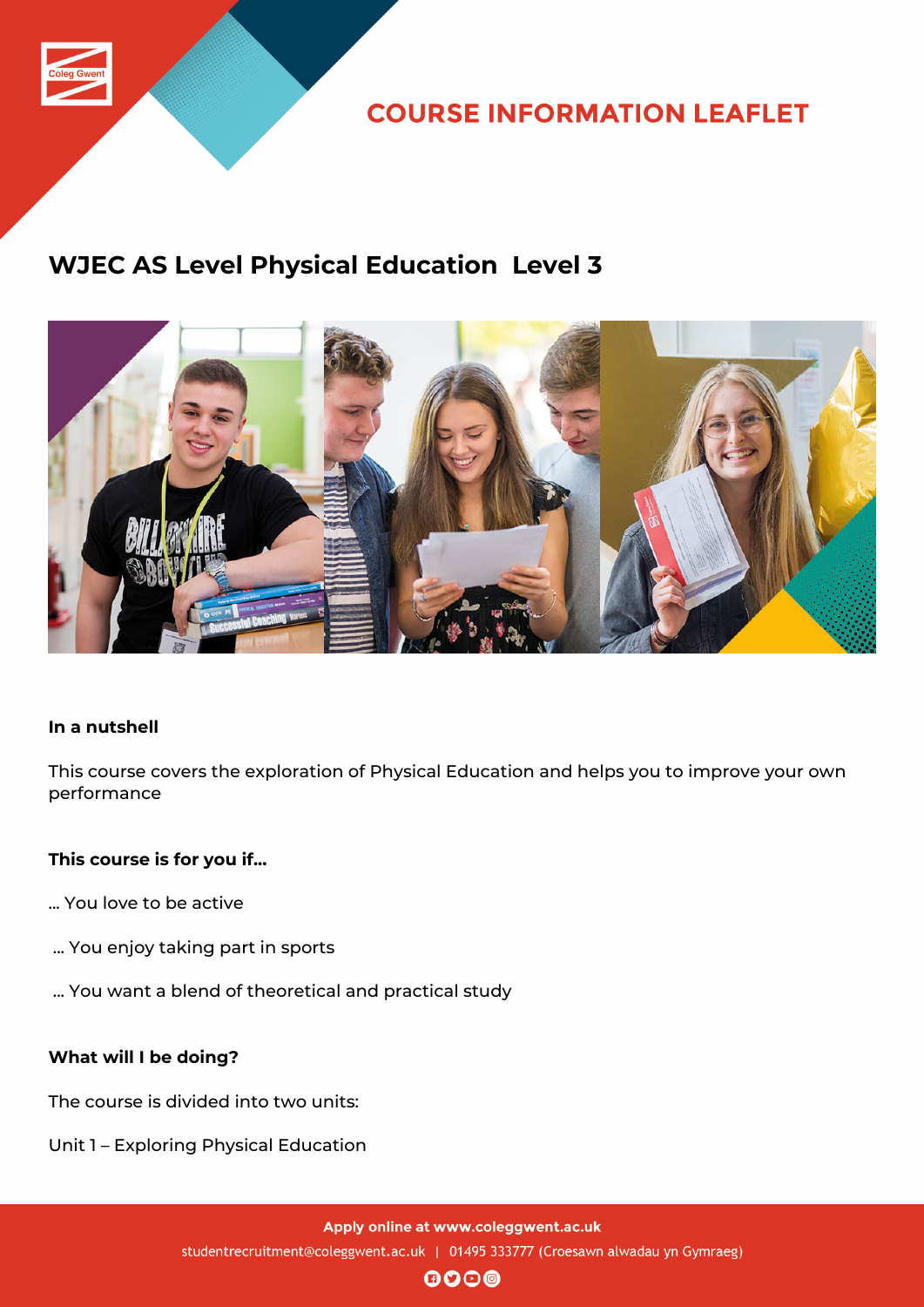

# **COURSE INFORMATION LEAFLET**

Written examination: 1 hour 45 minutes, 24% of A Level qualification (60% of AS qualification).

Exercise physiology, performance analysis and training Sport psychology Skill acquisition Sport and society

Unit 2 – Improving personal performance in Physical Education

Non-exam assessment, 16% of A Level qualification (40% of AS qualification).

Practical performance in one activity as a player/performer and as a coach or official Personal performance profile

Assessment is based on practical coursework tasks and an exam in both the AS and A2 year. Upon completion, you'll achieve:

AS Level Physical Education A Level Physical Education Skills activities

## English and Maths

#### **[What is expected](http://www.coleggwent.ac.uk/index.php?option=com_content&view=article&id=2314) of me?**

To enrol, you'll need a minimum of 5 GCSEs at Grade C or above, including English/Welsh First Language, Maths/Maths Numeracy, Science and Grade B in Physical Education.

You should be participating in at least one sport at club level on a regular basis and where possible, you should play for the college if that sport is offered.

Full commitment to attendance is required, as is respect for others, enthusiasm for the subject and self-motivation. You'll be continually assessed and there is an expectation that you'll continue your studies and coursework during your own time.

### **What comes next?**

AS Level Physical Education can either be used as a 'stand-alone ' qualification, in order to

Apply online at www.coleggwent.ac.uk studentrecruitment@coleggwent.ac.uk | 01495 333777 (Croesawn alwadau yn Gymraeg)

 $\mathbf{0}$  $\mathbf{0}$  $\mathbf{0}$